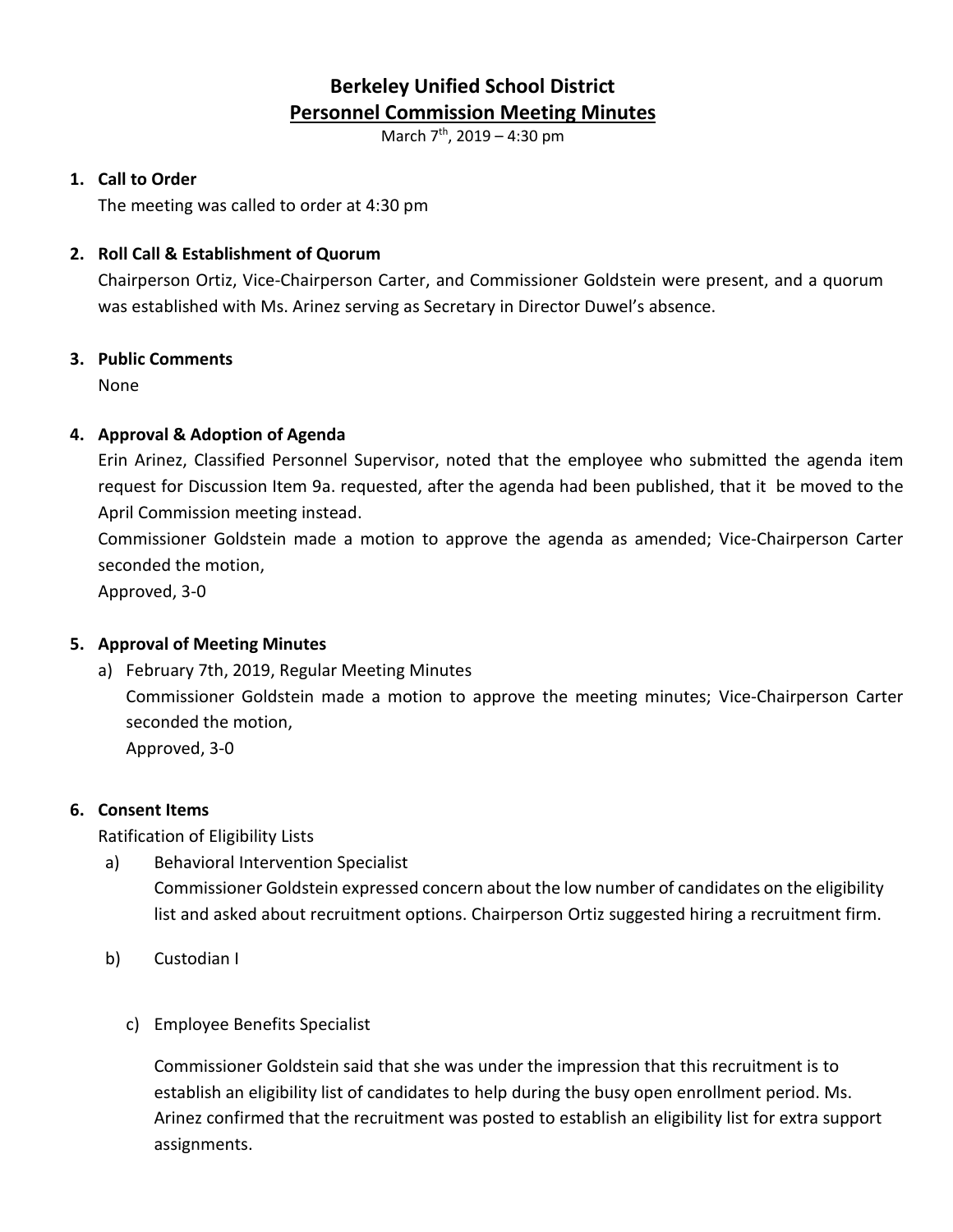### d) Executive Chef

e) School Administrative Assistant II

Vice-Chairperson Carter made a motion to approve the eligibility lists; Commissioner Goldstein seconded the motion, Approved, 3-0

#### **7. Reports**

- a) Union Reports None
- b) District Reports None
- c) Commissioners Reports

Commissioner Goldstein thanked Personnel Commission staff for their work during the Classified Director's intermittent leave. She also expressed continued support to Judy Appel, BUSD Board President, in her recovery.

Commissioner Goldstein advised that she met with a member of the Superintendent search team hired to run the recruitment, as did Chairperson Ortiz, in a separate meeting. Denise Diggs, Administrative Assistant II said that a survey related to the Superintendent search was distributed to employees via email, and expressed concerned that not all employees have access to email or computers during work hours.

Commissioner Goldstein noted highlights from the February CSPCA conference included the topics of employer recruiting and branding and the Commissioners' Roundtable which discussed a range of Personnel Commission and District working relationships.

- d) Personnel Director
	- i. New Hires and Examinations administered in the month of February 2019

Ms. Arinez reported on examinations for the month of February. She mentioned the benefit of learning about other District's operational activities at the CSPCA conference. Ms. Arinez reported that the Neogov paperless routing project for HR onboarding would commence its pilot run for the substitute population. She advised the Commission of the upcoming Classified Recognition Event on May 9<sup>th</sup>, 2019 and the Retirement Reception on May 23<sup>rd</sup>, 2019. Ms. Diggs asked about the possibility of having the Personnel Commission offer assistance to individuals applying and testing with the District. Ms. Arinez said that some materials for this purpose are located in the 2<sup>nd</sup> floor lobby area. Commissioner Goldstein and Chairperson Ortiz proposed adding this and a more general item on employee communications to a future agenda to discuss the topic further.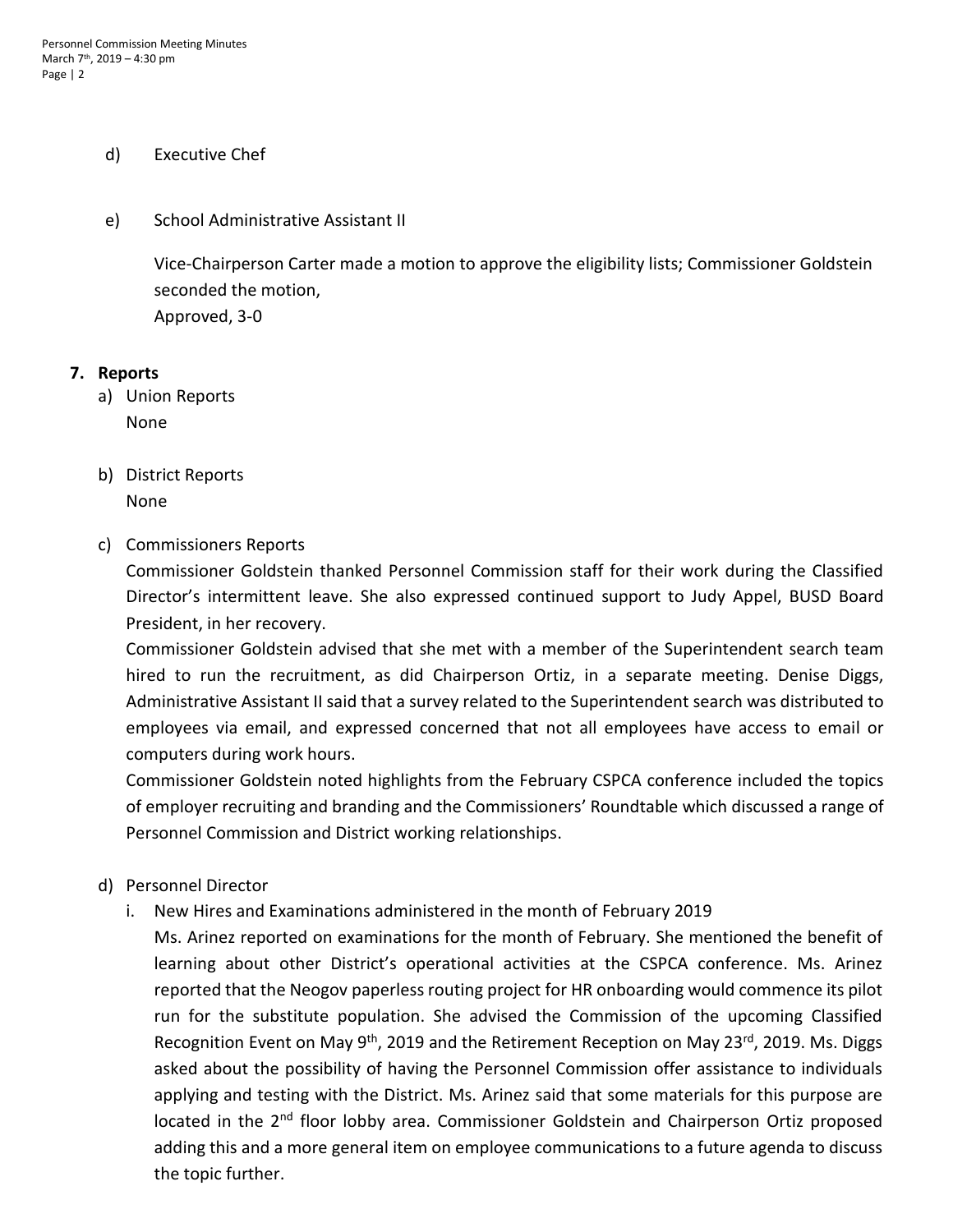### **8. Conference Items**

a) Agenda Item Request – E. Waller

Ms. Arinez advised that Ellaray Waller, Employee Benefits Specialist, met with Personnel Director Duwel about this item. Ms. Waller said that Director Duwel discussed certifying her for other classifications. Commissioner Goldstein stated that she was aware that the accommodation discussion with the District had concluded, and that the Personnel Commission has no authority over the District if they elected to deny a request for accommodation. She suggested that the District could request that the Personnel Commission certify Ms. Waller for other positions, but that, to date, no requests for this had been made by the District. Vice-Chairperson Carter said that Ms. Waller had to make a specific request.

Ms. Waller said she met with Human Resources Director, Brent Daniels, and requested a medical transfer or certification into a different position, but that he declined her request. Commissioner Goldstein stated that it was her understanding that the Commission does not participate in the accommodations process and that the employer, the District, makes the determination to accommodate.

Ms. Waller said she wanted to know about the District's complaint process, in particular when the Director of HR is involved in her complaint because she said that he is the one that conducts the investigations. Ms. Waller stated that the Personnel Commission should have a more significant role in assisting in the retention of employees. Chairperson Ortiz noted that the Personnel Commission plays a role in certain aspects of employment within the District; however, accommodations are not an area where the Personnel Commission has authority.

### **9. Discussion Items**

a) Status Update – M. Ferguson *Moved to April meeting.*

### **10. Closed Session (1 matter)**

a) Employee Discipline and Legal Matters - Government Code § 54954. (2015-D-XX) The Commission went into closed session at 5:17 pm.

### **11**. **Report from Closed Session**

The Commission came out of closed session at 5:44 pm. Chairperson Ortiz reported that staff briefed the Commission and no action had been taken.

# **12. Public Comments (presented before Closed Session)**

Vice-Chairperson Carter clarified that Personnel Commission staff may participate in the interactive process and provide recommendations to the District.

### **13. Next Meeting**

The next regular meeting will be held on April  $11<sup>th</sup>$  at 4:30 pm.